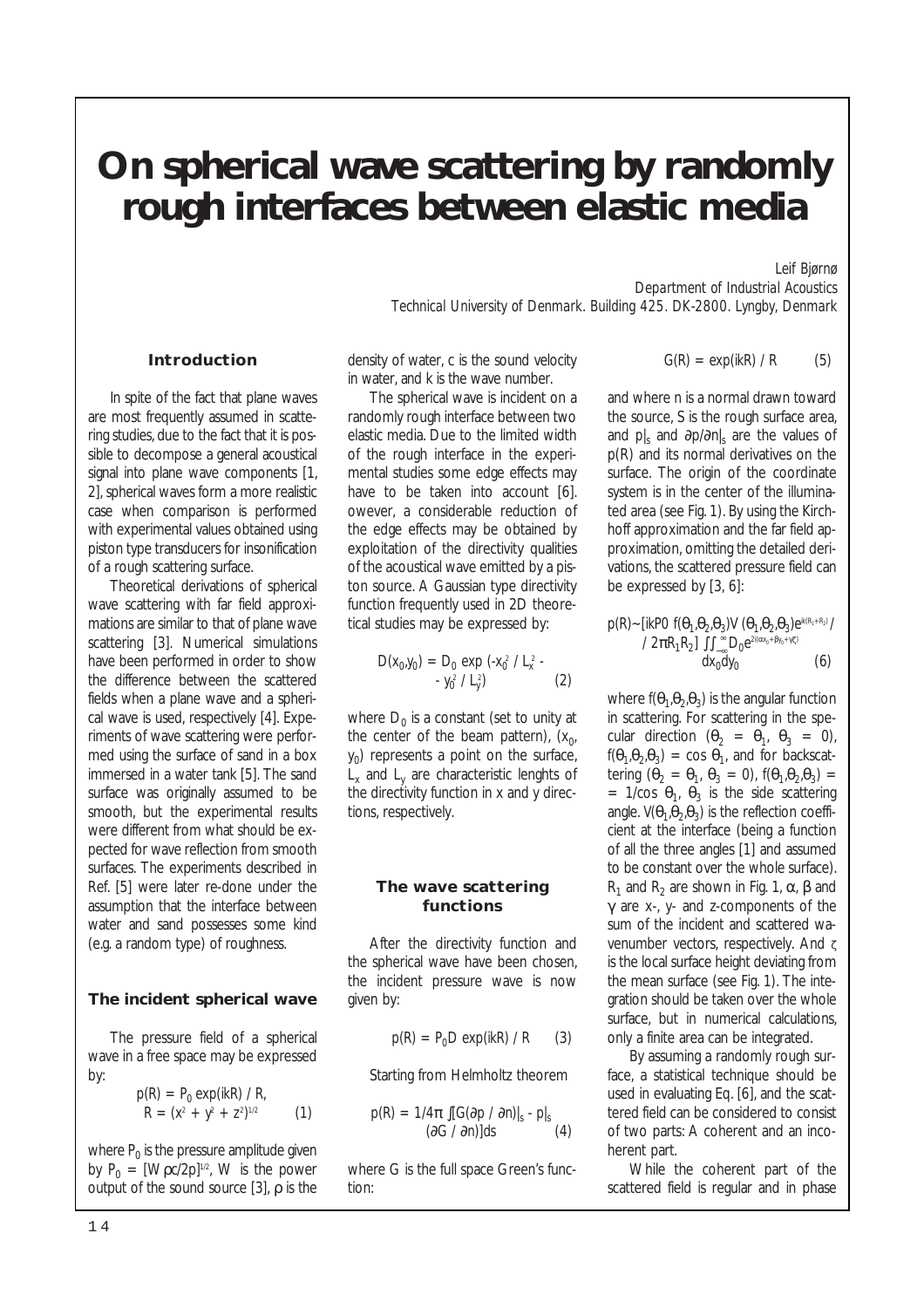and, therefore, a decomposition and a recomposition (or FFT) technique can be used for this part, the incoherent part of the scattered field is irregular and out of phase, and statistical techniques may most appropriately be used for this field part.

By averaging Eq. (6) over the random surface roughness, the coherent scattering can be obtained as:

$$
_g - p_0 V < W(\zeta) exp(i\gamma \zeta) > (7)
$$

where  $p_0$  is the expression by setting  $\zeta = 0$ , or the scattering from a perfectly

reflecting smooth surface with same dimensions as the rough surface. The second part of Eq. (7) represents the coherent scattering coefficient by considering both the surface roughness and the medium elasticities. The corresponding incoherently scattered field is given by:

$$
\begin{aligned}\n&\leq s^2 > \zeta > \left[ k^2 \ P_0^2 \ f^2 \ V^2 \ L_x \ L_y \ / 2 \pi R_1^2 R_2^2 \right] \\
&\int \int_{-\infty}^{\infty} D_0 e^{i(\alpha x_0 + \beta y_0)} \{e^{-4r^2 \sigma^2 [1 - C(x_0, y_0)]} - e^{4r^2 \sigma^2} \} \\
&\quad \text{d}x_0 \text{d}y_0\n\end{aligned}
$$

where a Gaussian spectrum and correlation function for the surface roughness has been assumed,  $\sigma$  is the rms



Fig nº 1.- Geometry of wave scattering from rough interfaces between elastic media.



height, and  $C(x_0,y_0)$  is the correlation function.

### **Numerical simulations**

By using a Gaussian spectrum for the roughness distribution on the rough surface, the coherent scattering can be given in a very simple expression from Eq. (7), as:

$$
_{\zeta} \sim p_0 V exp(-2\gamma^2 \sigma^2) > (9)
$$

Eq. (9) shows the influence of the surface roughness  $(\sigma)$  on the coherently scattered field, it indicates that the coherent scattering is only affected by the rms surface height. Eq. (8) determines the influence of the surface roughness on the incoherent scattering, which as shown is affected by both the surface roughness height and the correlation between different surface points.

Numerical simulation studies based on Eq. (8) and Eq. (9) have been performed for various correlations lengths and rms surface roughness heights and the results have been compared with experimental data.

# **Experimental set-up**

The scattering experiments from rough surfaces were conducted in an indoor water-tank of which the dimensions are 2 meters in width and depth, and 3 meters in length. The rough surface was formed by a water/sand interface. A box, of which the dimensions were 20 cms in length and width and 10 cm in height, was used to contain the sand. The sand box and a 180Ï steel arch were fixed in the water-tank. Two transducers were mounted on the arch in a way to permit them to move smoothly along the arch such that different angles of incidence and scattering could be studied experimentally.

# **Discussions**

Gated sine-wave trains were used in the experiments and the signal amplitudes of the incident and the scatte-